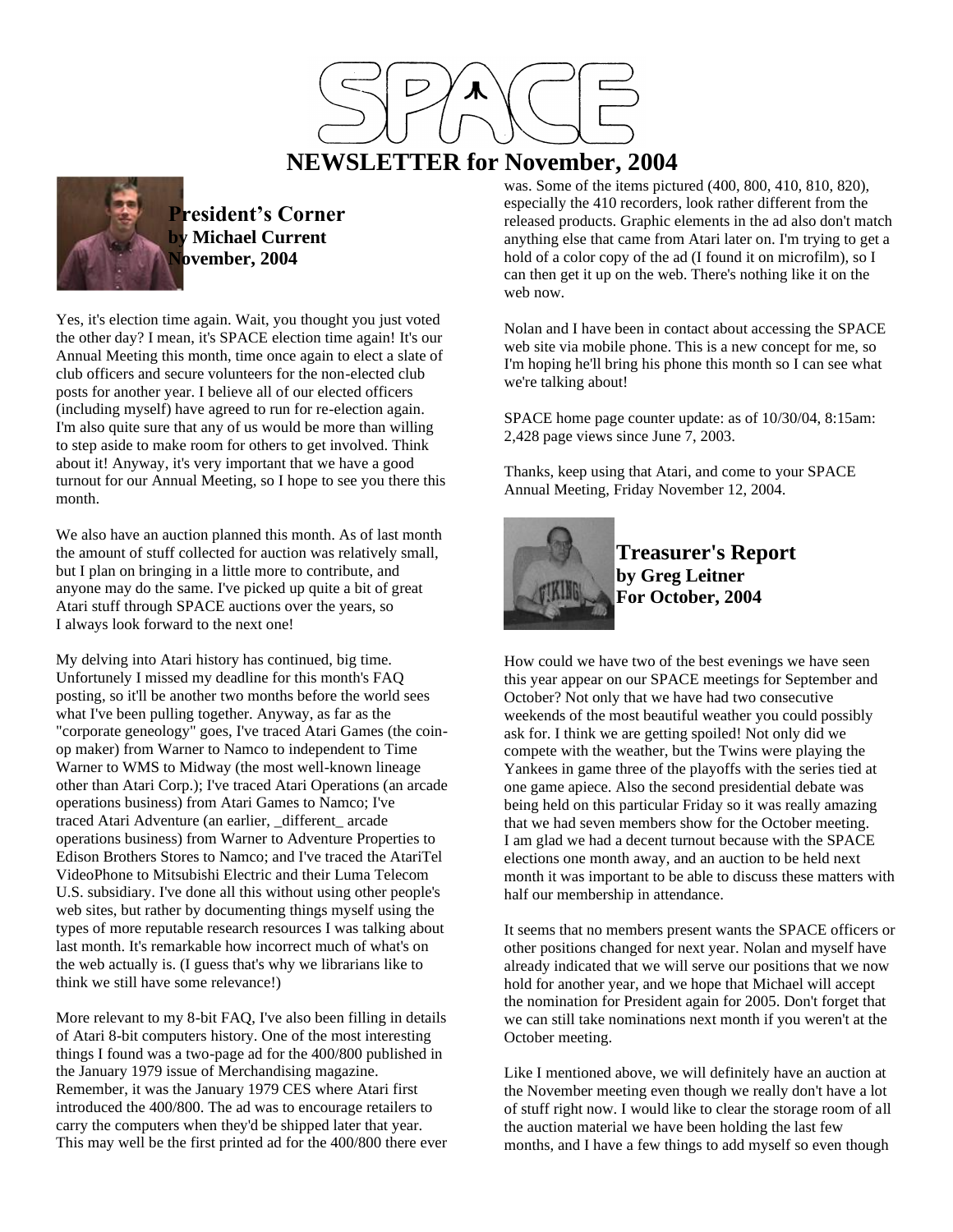the auction will be short I am sure there will plenty of interest. Just to give you an idea of what I am bringing here is couple of items: An Epson 400 Stylus color inkjet printer with an extra ink cartridge, and an Okipage laser printer with three extra toner cartridges. We have some really nice 2600 related items donated by our President, and some 8-bit items donated by a former member. So let's see some support next month for our auction and also our election.

| Now for the SPACE bank information for October:<br>Beginning balance for the month of October 1, 2004: | 740.25         |
|--------------------------------------------------------------------------------------------------------|----------------|
| Receipts generated for the month of October:<br>Membership renewals<br>Dom's                           | 45.00<br>12.00 |
| Total revenue for October 2004                                                                         | 57.00          |
| Expenses for the October meeting:                                                                      |                |

Expenses for the October meeting:

| <b>BBS</b> | 20.00 |
|------------|-------|
|            |       |

Ending balance for the month of October 31, 2004: 777.25

We are building our treasury once again, and with the auction next month and no big expenditures until the bill for the third and fourth quarter room rental, we should be able to hit the \$800 mark after the November meeting.

We will need to plan our Xmas party also next month so as you can see we really have a lot of things to cover next month. It would be great if every SPACE member could make it next month; at least those who live in the close vicinity. Come and learn all the cool stuff Nolan has been working on concerning the BBS and our website. Find out how you can use you cell phone to connect. Buy the doms that Glen slaves away at each month and show that you want more than just a membership to say that you belong. Do this and we all win for many years to come. See you all next month.



**Secretary's Report By Nolan Friedland For October, 2004**

No Minutes Were Submitted.



**BBS Corner By Nolan Friedland For November, 2004**

Nothing Received This Month For The BBS Corner.

\*\*\*\*\*\*\*\*\*\*\*\*\*\*\*\*\*\*\*\*\*\*\*\*\*\*\*\*\*\*\*\*\*\*\*\*\*\*\*\*\*\*\*\*

A-T-A-R-I Answers-Tips-and Relevant-Information Paul V. Alhart 1989.1

I just thought you might want to know.

In this column for Oct. 88 I expressed ANOTHER OPINION. I said that we didn't need any more NEW 8-bit software, but rather we needed access to the thousands of excellent programs that have ALREADY been written. It's nice to know that others share this opinion as evidenced by the January 89 issue of Antic. They are in the process of reviving the Antic Arcade which is similar to the old Atari APX. They hope to obtain the rights to some of the GREAT software that is no longer being produced by the original companies.

The 8-bit Atari is NOT dead. Another encouraging and interesting bit of new showed up in the Nov. 88 Computer Shopper. A company called Data Que is marketing an 8/16-bit CPU upgrade for the 8-bit Atari. The TURBO 816 upgrade is a plug in board that replaces the 6502. It contains a 65C816 CPU, a new operating system that is said to be compatible with the 800/XL/XE operating systems, and all the required support chips. The full instruction set of the 6502 is supported as well as an instruction set for the 16-bit mode. In the 8-bit mode your present software should run the same as always, but switch to the 16-bit mode and you can now directly address 16 megabytes of RAM, number crunch at about 20 times your Atari's present speed, and more. Switching from 8- 16-8 bit modes can be done from within a program as often as required to take advantage of 16-bit processing power and the built in 8-bit I/O routines, etc. Of course software will be needed to take advantage of all this power and Data Que working on this too. TURBO 816 retails for \$99.95. For more information write to:

Data Que 3306 Bank Avenue West P.O.Box 131 Ontario, Ohio 44862

\*\*\*\*\*\*\*\*\*\*\*\*\*\*\*\*\*\*\*\*\*\*\*\*\*\*\*\*\*\*\*\*\*\*\*\*\*\*\*\*\*\*\*\*\*\*

--Date: Fri, 01 Oct 2004 18:08:15 -0700

Logitron has release their 3 great games under 'Abandonware Licence' !

Now you can download Sheer Agony, Aazohm Krypht, Operation Skuum and more for free at :

<http://logitron.atari.online.fr/liste.htm>

It's a french website but games are in English version.

[This news item courtesy of Atari.org - [http://www.atari.org/\]](http://www.atari.org/)

\*\*\*\*\*\*\*\*\*\*\*\*\*\*\*\*\*\*\*\*\*\*\*\*\*\*\*\*\*\*\*\*\*\*\*\*\*\*\*\*\*\*\*\*\*\*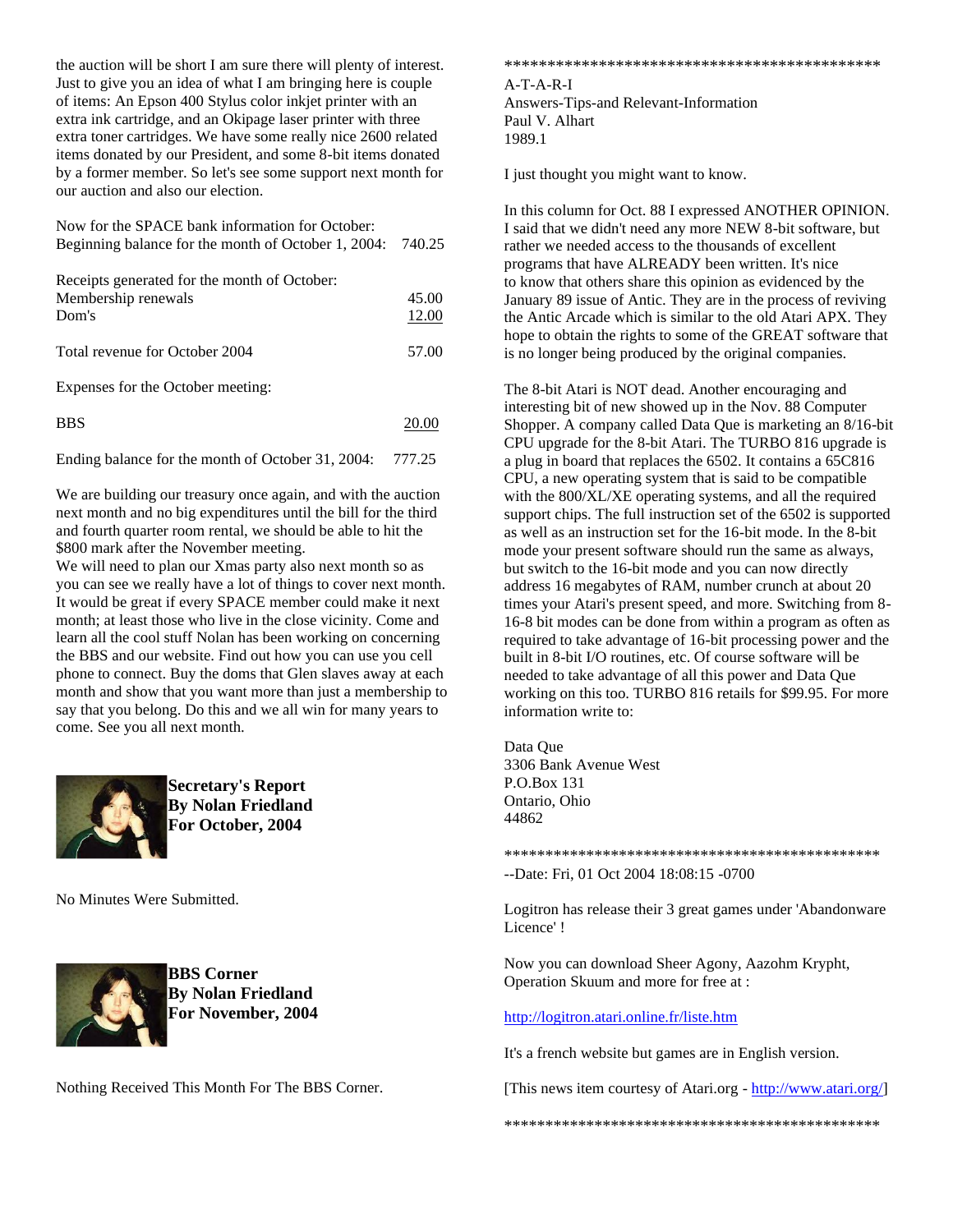#### --Date: Tue, 05 Oct 2004 21:28:06 -0700

#### Changes in RMT 1.17

------------------- - Menu Track:

\* Load and paste to actual track.

\* Save actual track as...

\* Clear all duplicated tracks, adjust song.

(Note: This function is also included in Song - All size optimizations.)

- New block effect/tool (menu Block - Effect/tools or Ctrl+F or toolbar button "FX") function: "Modify notes, instruments and volumes".

- Function "Song - Prepare song line with unused empty tracks (Ctrl+P)" was changed to "Song - Insert new line with unused empty tracks (Ctrl+P)" and now it insert this new songline into actual song line positions, not to line below.

- Function "Song - Prepare duplicated song line (Ctrl+O)" was changed to "Song - Insert copy or clone of song line(s) (Ctrl+O)" and now it shows new copy/clone dialog for setting of parameters for this very helpful function.

- Menu Song:

\* Put new empty unused track to actual song position  $(Ctrl+N)$ .

- "File - Export as XEX Atari executable msx" there is possible to:

\* define 4+1 lines now. 5th line is showed instead of 4th line if Atari SHIFT key is pressed.

\* define color of rasterline meter.

- "File - Export as SAP file" there is possible to define hexadecimal song line numbers for more SAP module subsongs. Initial values are prepared by automatic subsong-detection algorithm, but you can change it at pleasure.

- Added "\*.tm8" extension in Import TMC open file dialog.

- New option in Config dialog (menu View - Configuration):

\* F1-F8 keyboard layout:

- RMT original keyboard layout.

- Layout 2:

F1=track edit,F2=instrument edit,F3=info edit,F4=song edit F5=Play,F6=Play from start,Ctrl+F7=Play tracks,F7=Replay tracks,F8=Stop

(This layout is for F5-F8 keys identical with some other renowned module tracker programs.)

## Accessories

- Atari RMT player RMTPL104.XEX (new version 1.04) is in "player" directory.

(There is short description in RMTPL104.TXT file.)

## New songs

- Song "hexxagon.rmt" (Hexxagon music & sfx, raster/c.p.u., 2003)

Song "basix.rmt" (Basix, by raster/c.p.u. 2004)

Song "gemx.rmt" (Gem'x song, Atari version by raster/c.p.u. 2004)

in "songs" directory.

(SAP file "hexxagon.sap" with 6 subsongs is in "exports/sap" directory.)

(SAP file "basix.sap" with 9 subsongs is in "exports/sap" directory.)

Bug fixes

- Revision of keyboard control.

NumLock mode is turned off all the time when tracker main window is active, so that key combinations

Shift+NumBlockKeys are working as well as state of right Shift key can be correctly detected now.

- Internal improvement of TMC import algorithm (better recognition of identical tracks arised from other tracks by song shift parameter).

- If tracker window isn't active, MIDI events on channel 0 are ignored.

- Other small corrections and bugfixes.

Enjoy it!

Greetings, raster/c.p.u. URL:<http://www.infos.cz/raster/atari/rmt/rmt.htm>

[This news item courtesy of Atari.org - [http://www.atari.org/\]](http://www.atari.org/)

\*\*\*\*\*\*\*\*\*\*\*\*\*\*\*\*\*\*\*\*\*\*\*\*\*\*\*\*\*\*\*\*\*\*\*\*\*\*\*\*\*\*\*\*\*\* --Date: Fri, 08 Oct 2004 16:59:58 -0700

## ACE MIDI V1.10 Released!

Poly/Mono modes, portamento, improved support for accelerators – to name a few of the new features of ACE MIDI. ACE MIDI V1.10 is only available for registered users.

Get a demo version of ACE MIDI from the productions page: <http://newbeat.atari.org/main.php?page=productions>

-- Best regards, Paul CAILLET <http://music-atari.org/>

\*\*\*\*\*\*\*\*\*\*\*\*\*\*\*\*\*\*\*\*\*\*\*\*\*\*\*\*\*\*\*\*\*\*\*\*\*\*\*\*\*\*\*\*\*\* --Date: Fri, 08 Oct 2004 17:00:50 -0700

Anyone wanting to help with the MEGA DEMO project with have access to swap files with other members.

The list is public so all who would like to join are welcome, You can ask the experts all you want and help others out also, swap source code etc.

[http://groups.yahoo.com/group/mega\\_stos](http://groups.yahoo.com/group/mega_stos)

[This news item courtesy of Atari.org - [http://www.atari.org/\]](http://www.atari.org/)

\*\*\*\*\*\*\*\*\*\*\*\*\*\*\*\*\*\*\*\*\*\*\*\*\*\*\*\*\*\*\*\*\*\*\*\*\*\*\*\*\*\*\*\*\*\*

--From: webmaster@klassische-videospiele.de (www.classicvideogames.com)

--Date: 20 Oct 2004 17:16:55 -0700

I'm giving up business until end of 2004 and still have large qts. Of hardware and games.

Please note : I cannot ship single games, because min. shipping is \$35.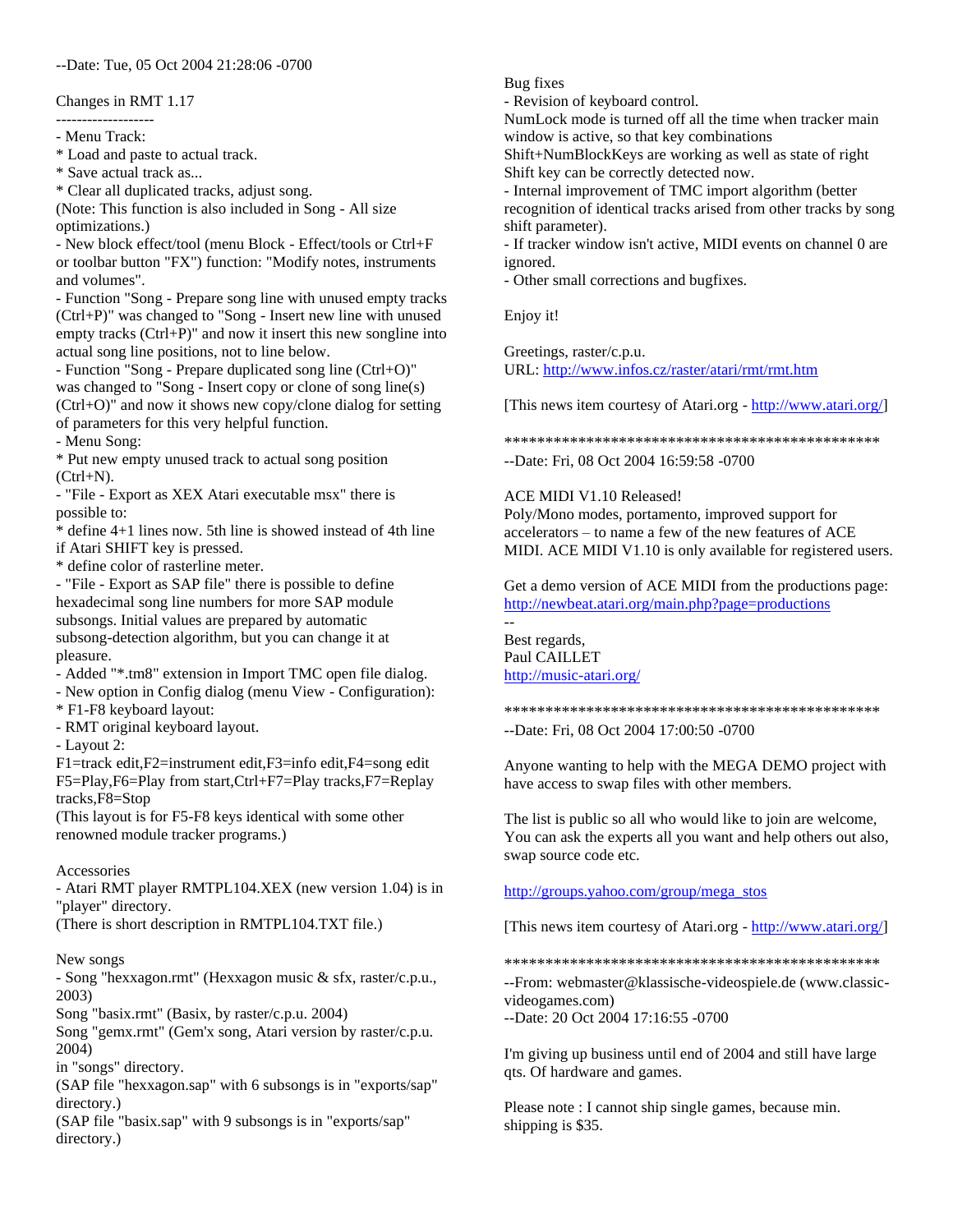Payment is possible with paypal, checks , money orders or cash.

ATARI XL/XE games are NTSC.ATARI 2600 games mostly PAL when NTSC isn't mentioned.

Contact : webmaster@klassische-videospiele.de or lord-chaos@t-online.de

I can supply pictures (scans and photos) if you need them.

All games new & boxed.

Thimo

Hardware :

CX-30 Paddles , ATARI, new and boxed , \$8 , ca. 20-30 available

CX-50 Keyboard Controllers, new and boxed, \$6 , ca. 100 available Telegames Joysticks , new and boxed, \$5, ca. 100 available

Footpedals, ca. 800 available, \$1 each (heavy), S0.50 if you take them all.

(They take a lot of space and I have to throw them away if nobody buys them).

Sears Paddle/Joystick Controller, \$3, ca. 100 available

GAMES :

(\*) means 20+ copies available

ATARI 2600 :

5.00 Acid Drop (Salu) 5.00 Adventure on GX-12 (Telegames) 5.00 Alpha Beam with Ernie (ATARI) Kids Controller req. 4.00 Armour Ambush (Telegames) 2.00 \* Astro Blast (Telegames) 2.00 \* Big Bird's Egg Catch (ATARI) Kids Controller req 4.00 Bobby geht heim (Bit Corp.) 3.00 \* Bogey Blaster (Telegames) 2.00 \* Bump 'n' Jump (Telegames) 3.00 \* Chess 5.00 Circus ATARI (ATARI) Paddles req. 5.00 Circus Paddles req. 5.00 Commando (Activision) 2.00 \* Cookie Monster (ATARI) Kids Controller req. 4.00 Dancing Plates (Bit Corp.) 4.00 Deadly Discs (Telegames) 5.00 Decathlon (Activision) 5.00 Double Dragon (Activision) 4.00 E.T. (ATARI) NTSC 8.00 Fatal Run (ATARI) 3.00 Football (Telegames) 9.00 Forest (Sancho) 5.00 Frostbite (Activision)

3.00 \* Galaxian (ATARI) NTSC 3.00 \* International Soccer (Telegames) 4.00 Jungle Hunt (ATARI) NTSC 5.00 Keystone Kapers (Activision) 2.00 \* KF Superkicks (Telegames) 4.00 \* Kung Fu Master (Activision) 4.00 Lock 'n' Chase (Telegames) 3.00 \* Mission 3000 (Bit Corp.) 5.00 Moon Patrol (ATARI) NTSC 3.00 \* My Golf (Salu) 5.00 Oscar's Trash Race (ATARI) Kids Controller req. 3.00 \* Phantom Panzer (Bit Corp.) 2.00 \* Pick 'n' Pile (UBI Soft) 2.00 \* Quest for Quintana Roo (Telegames) mostly PAL 5.00 Rampage (Activision) 2.00 \* RealSports Football (ATARI) NTSC 2.00 \* Realsports Tennis (ATARI) PAL or NTSC 2.00 \* RealSports Volleyball (ATARI) NTSC 6.00 River Raid 2 (HES, Activision) 3.00 \* Schnecke gegen Eichhörnchen (Bit Corp.) 4.00 Sea Monster (Bit Corp.) 4.00 Sesam öffne dich (Bit Corp.) 5.00 Smurf (CBS) 4.00 Space Attack (Telegames) 2.00 \* Super Breakout (ATARI) Paddles req-4.00 \* Telegames Joystick (Telegames) 4.00 Tennis (Activision) 4.00 \* Title Match Pro Wrestling (Absolute) 4.00 \* Tomcat - F14 Fighter (Absolute) 4.00 \* Universal Chaos (Telegames) 3.00 \* Weltraum Tunnel (Bit Corp.) 5.00 Winter Games (Epyx) 3.00 World Championship Baseball (Telegames) 2.00 \* Mat Mania ATARI 7800 2.00 \* Sentinel ATARI 7800 ATARI 800 XL/XE Carts : 3.00 \* Archon 3.00 \* Ballblazer 5.00 Crime Buster (Lightgun) 3.00 \* Crossbow (Lightgun) 4.00 David´s Midnight Magic 4.00 \* Desert Falcon 3.00 \* Gato 3.00 \* Hardball 3.00 \* One on One 6.00 Rescue on Fractalus 3.00 \* Star Raiders 2 3.00 \* Thunderfox XL carts 5.00 Eastern Front 1941 3.00 \* Final Legacy 4.00 Millipede

5.00 Moon Patrol 3.00 \* Pole Position